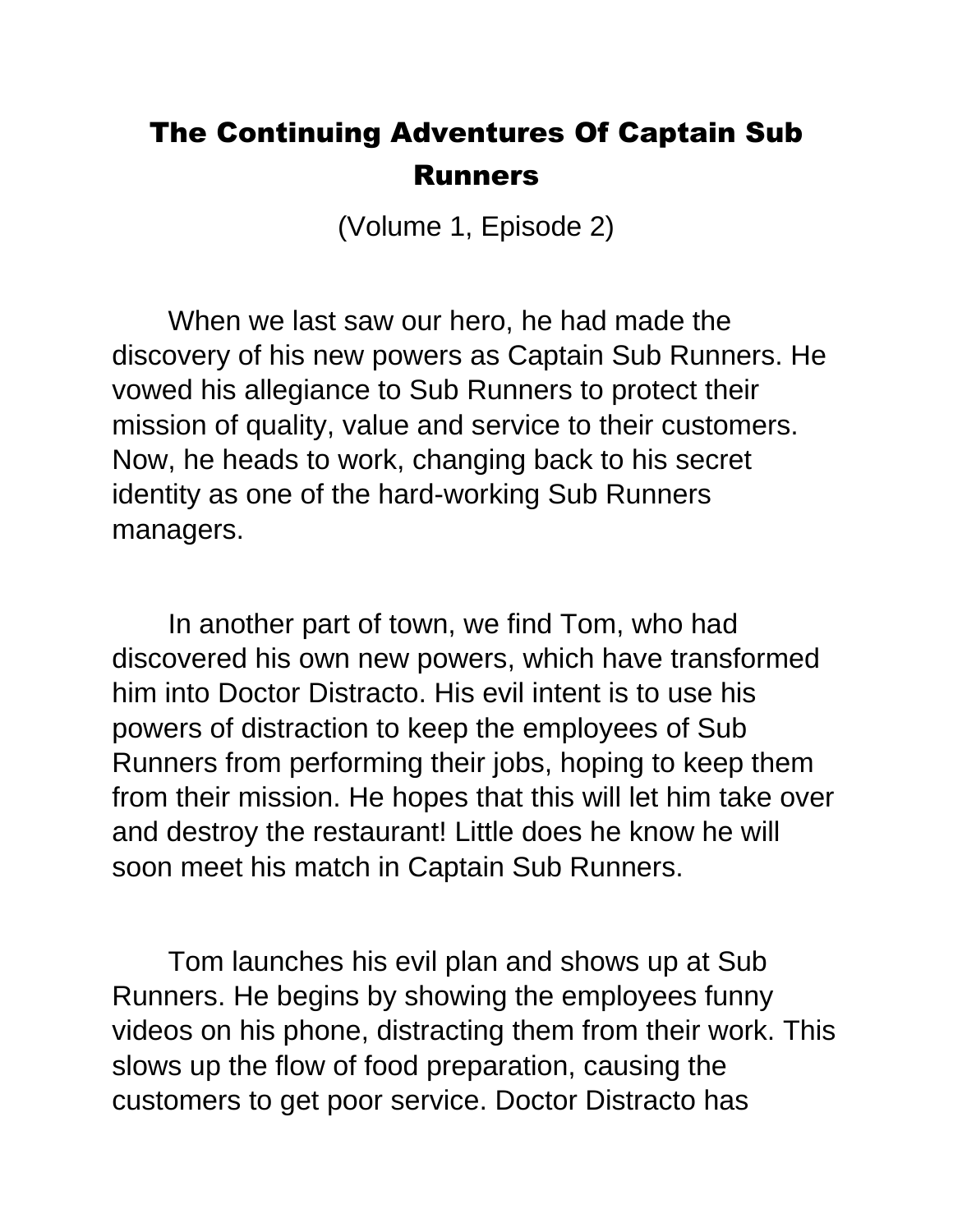discovered he has a terrible power at his disposal, a mindaltering ability he calls the Ray of Distraction! He uses it on the workers who take the orders, to keep them in a trance-like state as the phones ring and ring.

When our hero shows up, he sees that everyone is acting strange and are having trouble performing their jobs. He rallies the workers and gets things back to normal.

This angers Doctor Distracto and he comes up with another plan. As he leaves Sub Runners, he flies away in his rocket-powered chair. His plan? To follow the delivery drivers and keep them from making their deliveries. Using his Ray of Distraction, he causes them to not be able to drive and do their job.

Back at the store, our hero is taking call after call from customers saying no deliveries are being made. Realizing there must be some kind of evil plot afoot, he makes an excuse to go and see what is happening. Transforming into Captain Sub Runners, he flies off.

He finds Doctor Distracto causing the delivery cars to be unable to move. Using his laser vision, he shoots beams that free the cars from the Ray of Distraction.